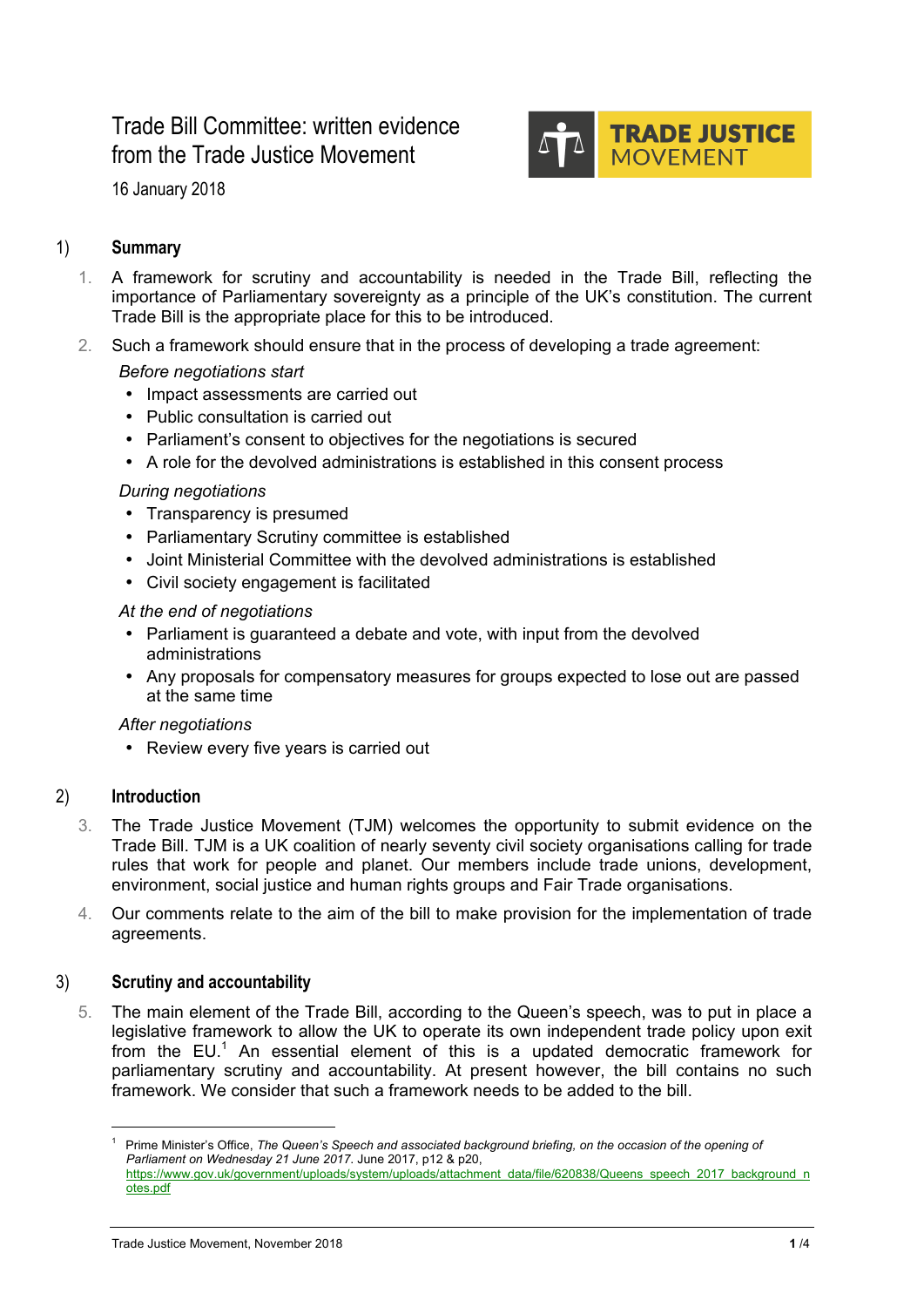#### 3.1) *Why is this needed*

- 6. Modern trade deals impact on a wide range of policy making and legislation on domestic and international issues – from food standards to health to environment to job creation to inequality and beyond. While tariffs are still important for certain economic sectors, the major focus of negotiations is on standards and regulations and the extent to which these can be seen as barriers to trade (non-tariff barriers). This impact on areas that have traditionally been the field of domestic policy means that it is vital for trade agreements to have similar scrutiny to domestic legislation.
- 7. The UK's procedures for trade policy have not been updated for decades. At present there is no role for Parliament in the decision on who to negotiate with or the objectives and priorities for a negotiation. There is no Parliamentary scrutiny role during negotiations and Parliament does not get a vote before a trade agreement is signed.
- 8. The Westminster Parliament's only role is at ratification, but this is merely a negative procedure.2 The trade agreement is laid before Parliament, and if no objections are raised within 21 sitting days the agreement is ratified. There is no guarantee of debate. It is not absolutely clear how an objection could be made, but it would have to either be in government time (if the government was prepared to provide this opportunity), opposition time (if an opposition day debate is scheduled within the 21 days) or a delegated legislation committee.<sup>3</sup> If an objection is made, the government can provide an explanation of why the agreement should nevertheless be ratified and the process repeats. It is therefore not technically possible for Parliament to outright reject a trade agreement if the government wishes to persist.
- 9. There is no role for the devolved administrations in scrutiny of trade agreements, even though such agreements frequently affect devolved issues.
- 10. Comparison with similar procedures in the EU, other European countries, the US and elsewhere<sup>4</sup> reveals a range of practices that the UK could easily adopt, and indeed build upon, to put in place an effective modern framework for our trade policy.

#### 3.2) *What is a 'new' trade agreement?*

- 11. The government has argued that issues of scrutiny do not need to be addressed in the Trade Bill because it deals with replacing existing EU trade agreements with other countries with equivalent UK agreements with those countries. It does not address potential future agreements with countries with which the EU does not currently have trade agreements, which the government refers to as 'new'.
- 12. The argument is that the replacement deals will be like for like, and thus the scrutiny process that was gone through in negotiating the EU deal can apply to the replacement UK deal.
- 13. TJM believes this is not sufficient, for several reasons:
	- 1) In practice it is unlikely that the replacement UK deals will actually be like for like. Provisions will end up being changed, and not just on small technicalities. This has been acknowledged, including in the explanatory notes for the Trade Bill (para 53).<sup>5</sup> They will effectively be new agreements themselves.

 <sup>2</sup> Ratification is under the *Constitutional Reform and Governance Act 2010*, section 20, https://www.legislation.gov.uk/ukpga/2010/25/section/20

<sup>3</sup> House of Commons Library, *Parliament's role in ratifying treaties*. House of Commons, 2017, pp12-13, http://researchbriefings.parliament.uk/ResearchBriefing/Summary/SN05855

<sup>4</sup> For such a comparison, see Trade Justice Movement, *Securing democracy in UK trade policy*. TJM, 2017 http://tjm.org.uk/documents/reports/TJM\_SecuringDemocracyInUKTradePolicy\_2017\_web.pdf

<sup>5</sup> *Trade Bill: explanatory notes*. House of Commons, 2017, p10 https://publications.parliament.uk/pa/bills/cbill/2017- 2019/0122/en/18122ennew.pdf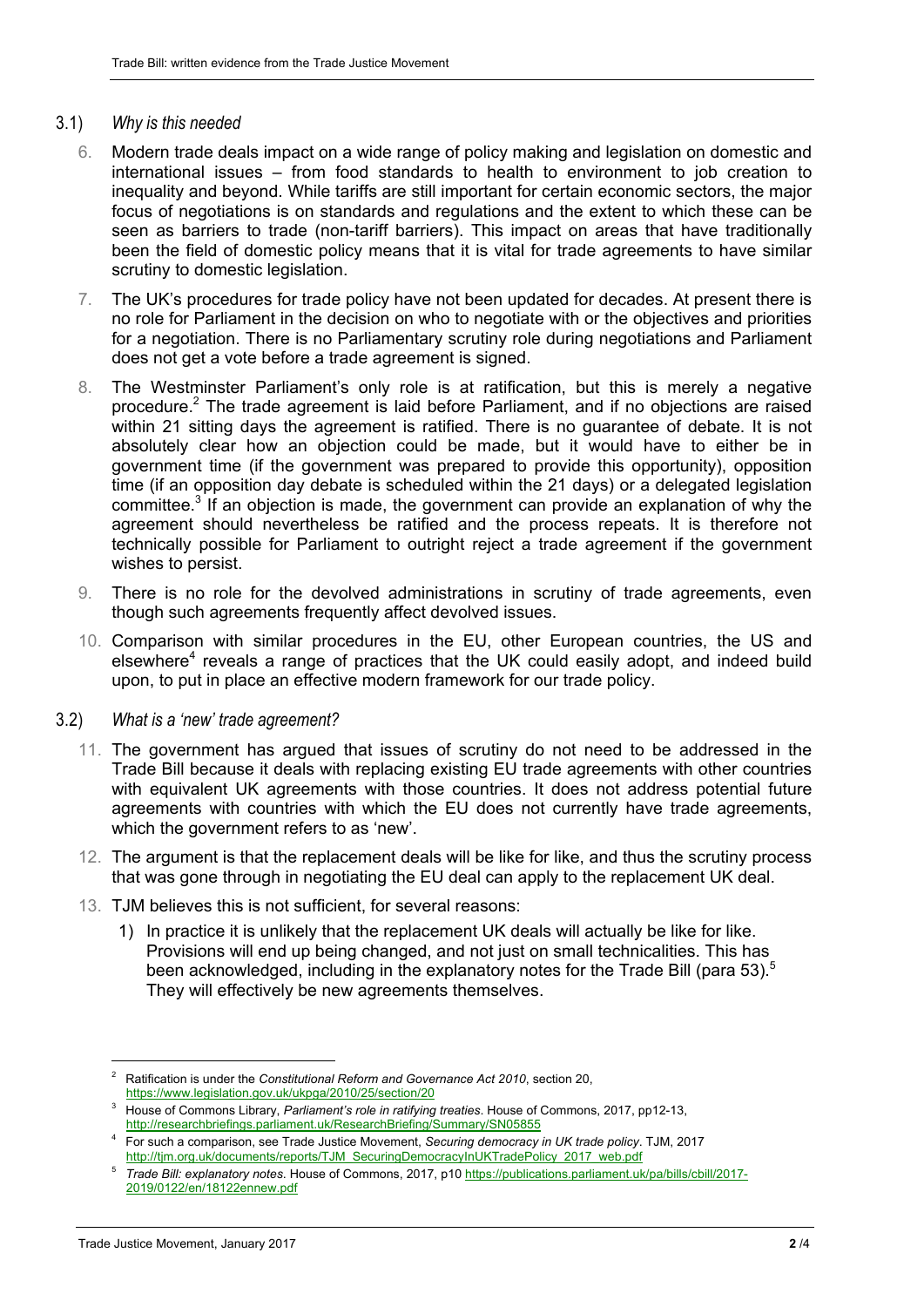- 2) In addition, some of the most recent EU agreements have not actually completed the scrutiny and ratification processes, while others such as EPAs have been controversial and contested.
- 3) The Dept of International Trade is already preparing for potential trade agreements with countries other than those with which that the EU has existing agreements. It has set up fourteen working groups with 21 countries so far. A scrutiny and accountability framework needs to already be being put in place so that it can be incorporated as routine practice in the preparations.
- 4) The government has not currently committed to any future comprehensive legislation on trade that would put in place such a scrutiny framework. There has been mention of vehicles for individual future agreements and proposals for consultation but not of overarching legislation.
- 14. Therefore we consider that the current Trade Bill is the only place to establish the framework that is needed.

## 4) **What would a framework for scrutiny and accountability look like?**

15. TJM considers that an appropriate framework for scrutiny and accountability would contain the following elements. We consider that amendments should be introduced to the Trade Bill to enact these elements.

## 4.1) *Before negotiating a trade agreement*

- 16. 1) The government should follow a transparent procedure for scoping potential trade agreements before starting negotiations, as is done in the EU. This should involve impact assessments looking at social (including health and education), economic, human rights, environmental, labour and gender impacts both in the UK (including a regional breakdown) and in developing countries. These must be commissioned and carried out independently and must be published, with the findings communicated in non-technical language. These findings must be taken into account in a decision whether to go ahead and how the trade negotiations should be shaped.
- 17. 2) The government should carry out a public consultation on the potential trade agreement, as is required in the US. The consultation should be informed by the impact assessments. Efforts must be made to actively reach out and encourage submissions from a wide range of groups, particularly any groups that the impact assessments indicate will be strongly affected by the potential deal. The outcome of the consultation must be taken into account in a decision whether to go ahead and how the said trade negotiations should be shaped.
- 18. 3) Parliament's consent should be secured for the trade negotiations to begin, including on objectives, principles and boundaries of the negotiations. This is similar to processes in Denmark and other European countries where Parliament sets a mandate for its representatives to the EU.
- 19. 4) There should be a remit for the devolved administrations to input into the consent process, insofar as their powers and territories will be affected by a trade deal.

#### 4.2) *During negotiations*

20. 5) Transparency should be the norm during trade negotiations, so that the presumption is that material can be made public unless there is a specific and convincing reason against. In particular the UK should release its text proposals ahead of each negotiating round, and the consolidated text, showing the current state of agreement between the parties, should be released after each negotiating round. This reflects the trend for increasing transparency in EU and WTO negotiations, as well as common practice in other areas of international negotiations such as on climate change.